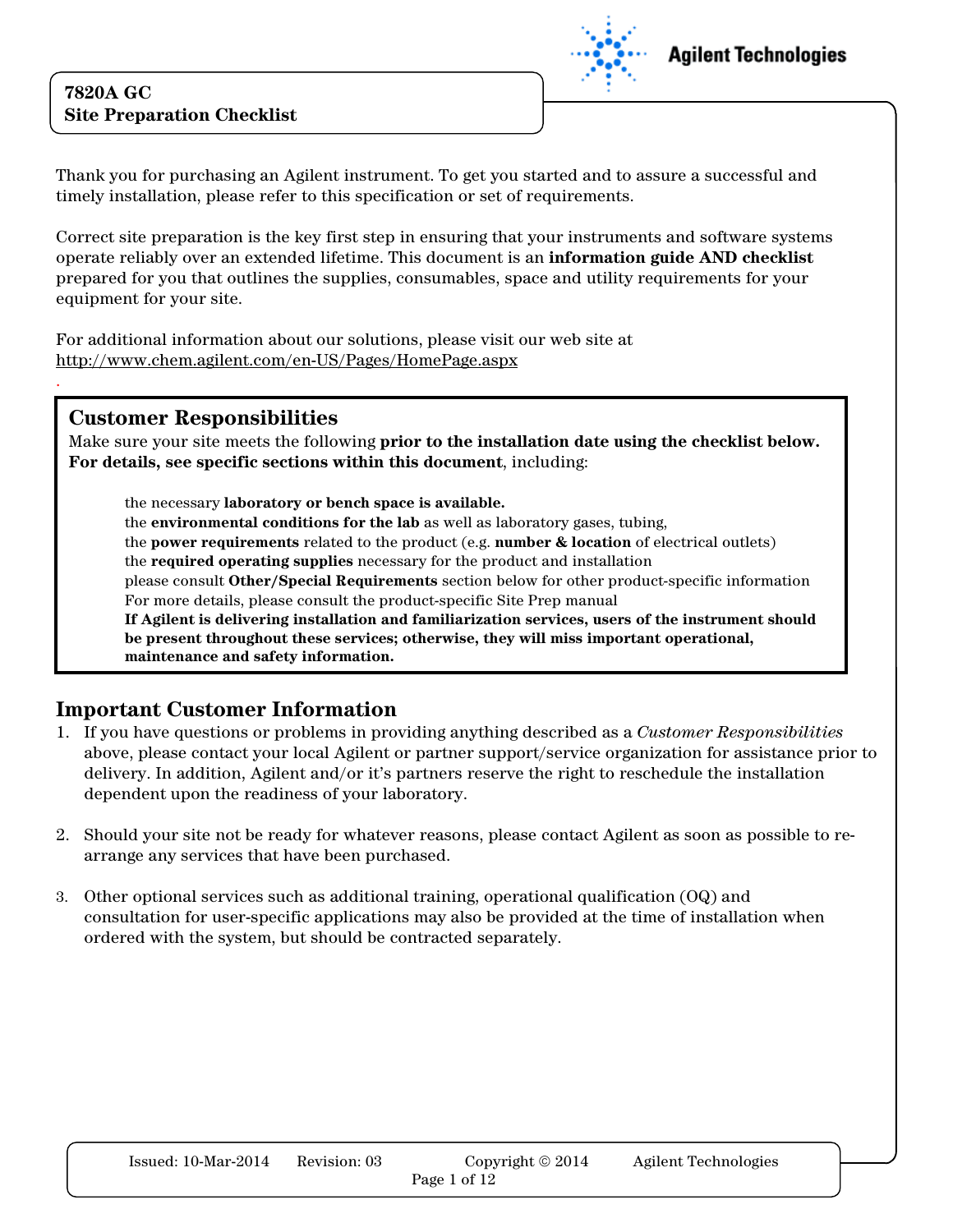



Identify the laboratory bench space before your system arrives based on the table below. Pay special attention to the total height and total weight requirements for all system components you have ordered and avoid bench space with overhanging shelves. Also pay special attention to the total weight of the modules you have ordered to ensure your laboratory bench can support this weight.

### Special Notes:

- 1. Allow at least 20 cm clearance between back of GC and wall to dissipate heated air. A simple system that includes a GC and a computer requires at least 106 cm of bench space.
- 2. Avoid bench space with overhanging shelves. Automatic liquid sampler will add to the height of the instrument as shown below.
- 3. G1888A Headspace, 5975 GCMS are installed to the left of the 7820 and the 7697 Headspace is installed to the right - refer to the specific site prep documents for exact measurements.

| <b>Instrument Description</b>             |    | Weight     |           | Height |      | <b>Depth</b> |      | Width |
|-------------------------------------------|----|------------|-----------|--------|------|--------------|------|-------|
|                                           | Kg | <b>lbs</b> | $cm$      | in     | $cm$ | in           | $cm$ | ın    |
| Agilent 7820A GC (G4350A or<br>G4350B)    | 50 | 110        | 49        | 19.1   | 51   | 19.9         | 56   | 21.8  |
| Agilent 7820A GC +7693A Auto-<br>injector | 54 | 118.8      | $49 + 45$ | 36.6   | 52   | 20.3         | 56   | 21.8  |



| Issued: 10-Mar-2014 | Revision: 03 | Copyright © 2014 | Agilent Technologies |
|---------------------|--------------|------------------|----------------------|
|                     |              | Page 2 of 12     |                      |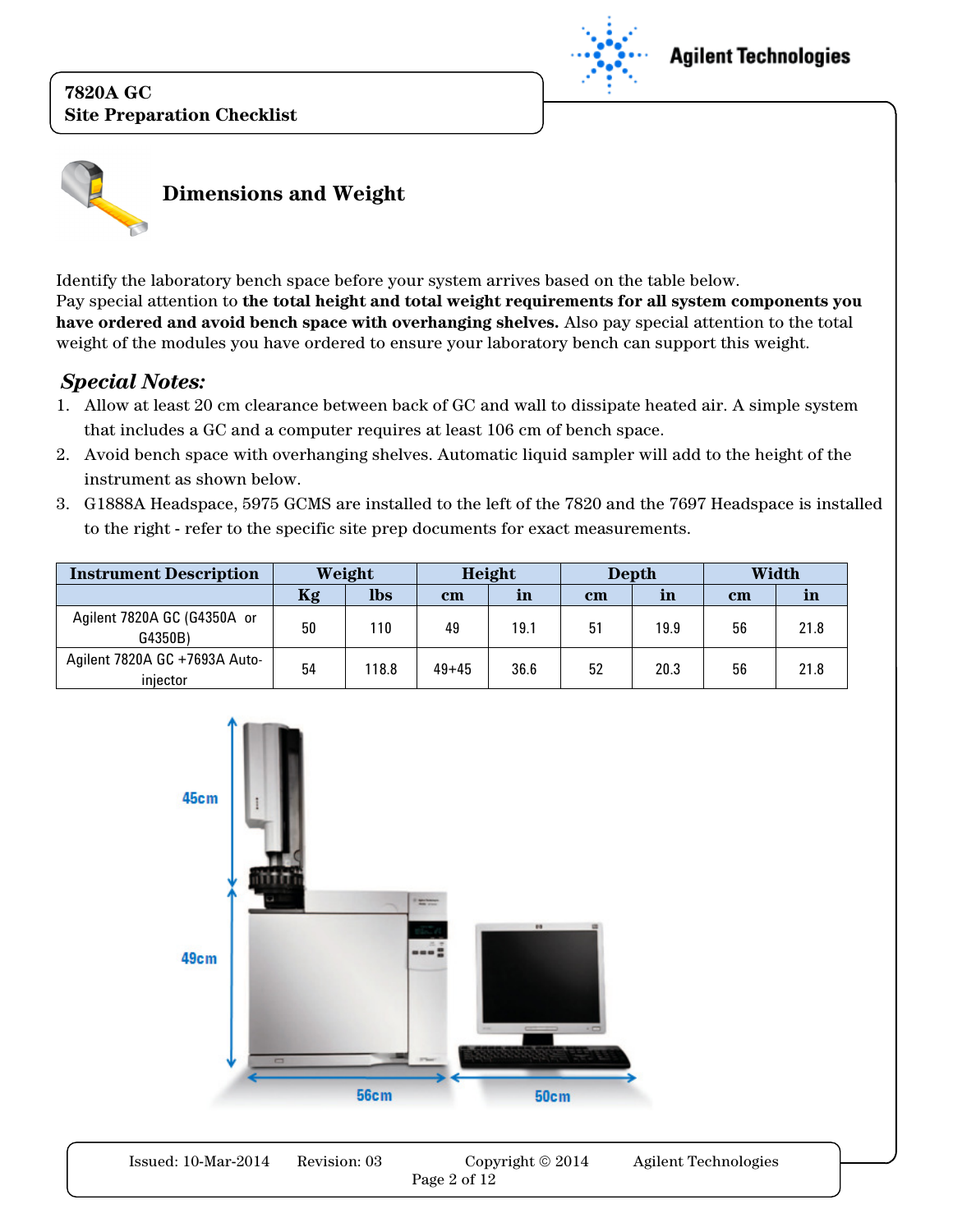

## **Agilent Technologies**

**7820 GC with 7693 ALS System** 



## Environmental Conditions

Operating your instrument within the recommended temperature ranges insures optimum instrument performance and lifetime.

## Special Notes:

- 1. Performance can be affected by sources of heat & cold e.g. direct sunlight, heating/cooling from air conditioning outlets, drafts and/or vibrations.
- 2. The site's ambient temperature conditions must be stable for optimum performance.
- 3. The maximum additional heat dissipation from this new equipment is 7681 BTU / hour for the standard and 5120 BTU/hour for the 100V option. This measurement represents the heat given off when all heated zones are set for maximum temperatures.
- 4. For storage or shipping, the allowable temperature range is -40 to  $50^{\circ}$ C and the allowable humidity range is 5-95%, non-condensing. After exposing the GC to extremes of temperature or humidity, allow 2 hours for it to return to the recommended ranges.

| <b>Instrument Description</b> | Operating temp range<br>$\rm ^{\circ}C$ | <b>Operating humidity</b><br>range $(\%)$ | Maximum altitude (m) |
|-------------------------------|-----------------------------------------|-------------------------------------------|----------------------|
| Agilent 7820A GC, Recommended | $15 \text{ to } 35$                     | $50$ to $60$ , non-<br>condensing         | up to $2,000$        |
| Agilent 7820A GC, Full range  | $5 \text{ to } 45$                      | 5 to 90 %                                 | 4,615.38             |

Conversions: 1 meter = 3.28 feet 1 BTU = 1055 Joules

### Heat Dissipation:

Your facilities manager may wish to know the amount of heat that the system generates in order to establish its contribution to the overall room ventilation requirements.

The following table may help you calculate the additional BTU's of heat dissipation from this new equipment. Maximums represent the heat given off when heated zones are set for maximum temperatures. Refer to the "Heat Dissipation" section of the "Agilent GC, GC/MS, and ALS Site Preparation Guide" for more detail.

| Jven type          | <b>Heat dissipation</b> |
|--------------------|-------------------------|
| Standard oven ramp | 768<br>' hour maximum   |

#### Venting the Oven - Oven Heat Deflector Part Number G1530-80650

Below is a picture that shows the back view of an installed 7890 GC - with the Oven Heat Deflector installed. The exhaust duct is 10 cm (4 inches) in diameter and adds 14 cm (5.5 inches) to the back of the GC.

| Issued: $10$ -Mar- $2014$ | Revision: 03 | Copyright $\odot$ 2014 | <b>Agilent Technologies</b> |
|---------------------------|--------------|------------------------|-----------------------------|
|                           |              | Page 3 of 12           |                             |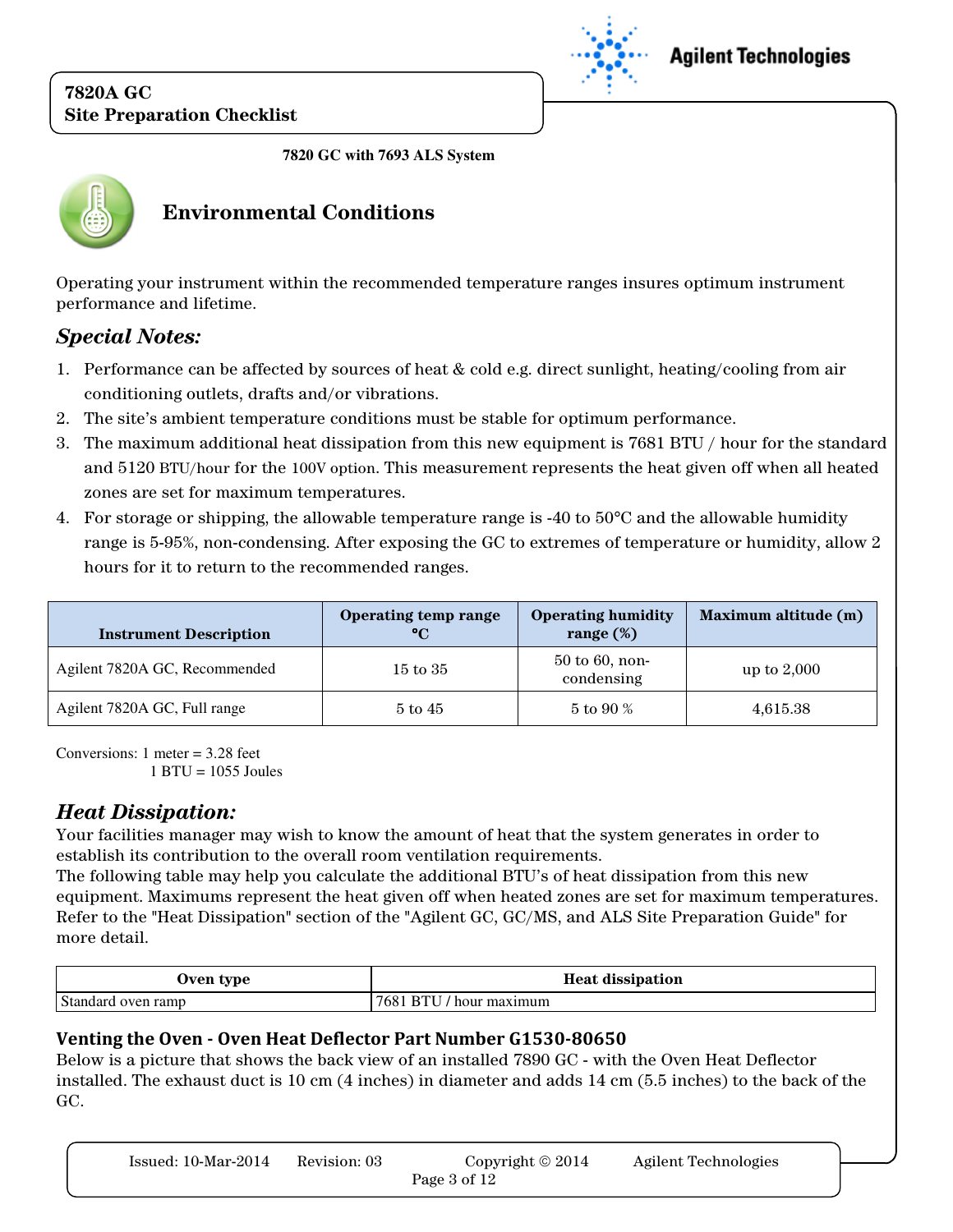

**Agilent Technologies** 

The connecting duct should provide unrestricted flow for the oven air and be as short and straight as possible.

With the exhaust deflector installed the exhaust is about 65 CFM (ft3/min / 1.840 m3/min). Without the deflector, the exhaust rate is about 99 CFM (ft3/min /2.8 m3/min).

Refer to the "Exhaust Venting" section of the "Agilent GC, GC/MS, and ALS Site Preparation Guide" for more detail.



#### Venting the uECD, TCD or Split-Splitless Inlet Vent gas flows to a Fume Hood or venting manifold

If using a micro Electron Capture Detector, or if using hydrogen carrier gas that will be uncombusted, you must either safely vent the exhaust gas, or operate the GC inside a fume hood. For example, if using hydrogen carrier gas with a thermal conductivity detector (TCD) the GC would vent

uncombusted hydrogen from the detector and from the inlet split and septum purge vents.

The uECD exhaust vents through a stainless steel tube, connected to a length of large I.D. tubing that exits the back panel. This should be routed to a fume hood or appropriate venting system. Agilent Technologies recommends a vent line internal diameter of 6 mm (1/4-inch) or greater. With a line of this diameter, the length is not critical. Make sure that the venting system does not put a direct negative pressure on the vent tube from the GC.

Below is a picture that shows the back view of a 7890 GC with the micro Electron Capture Detector vent tube exiting the back of the instrument.

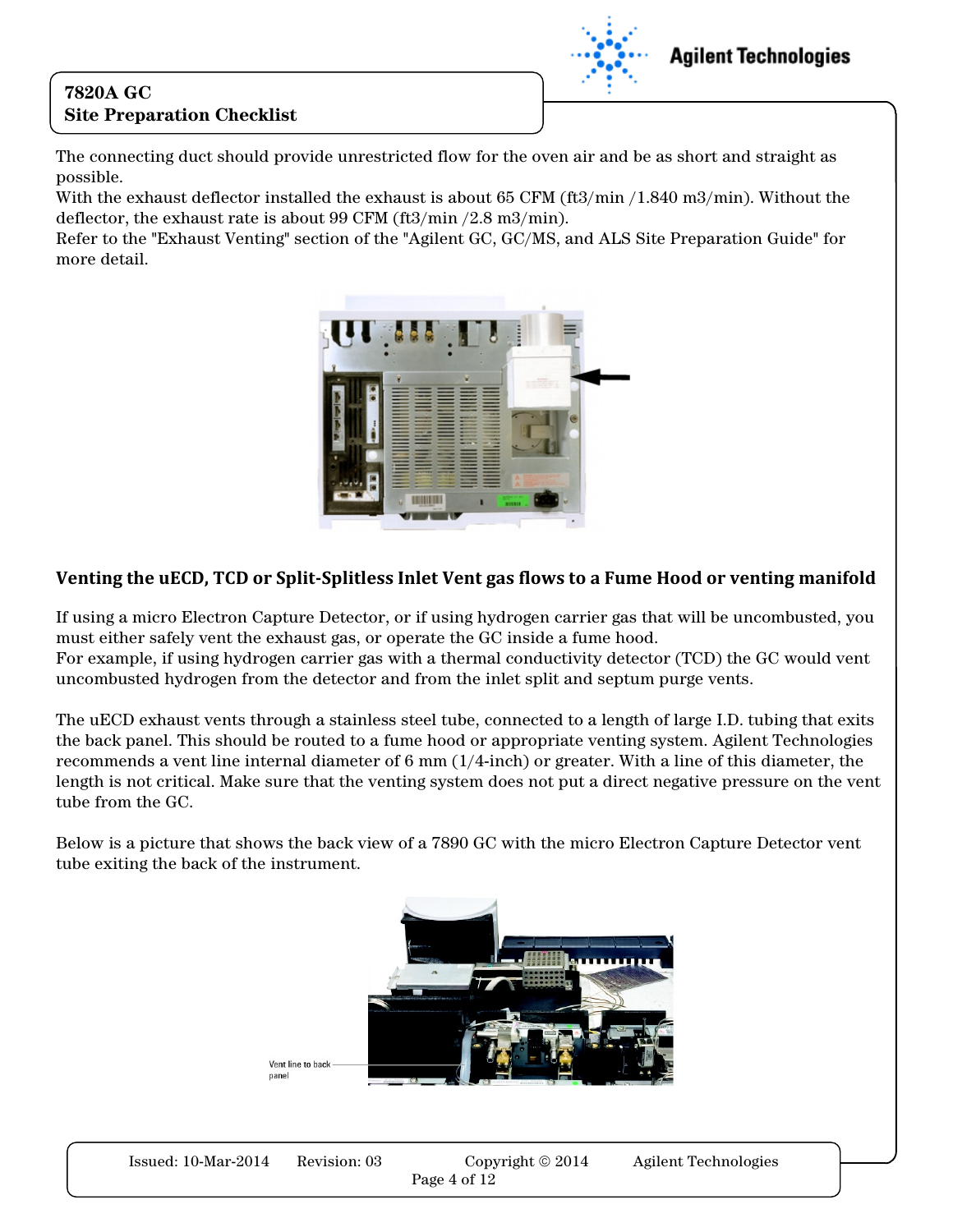



### Special Notes:

- 1. The number and type of electrical outlets depends on the size and complexity of your system. A GC system with a computer, monitor, printer, and HUB/Switch requires 5 outlets.
- 2. The outlet for the GC must be dedicated to the GC with a dedicated ground.
- 3. Power line conditioners should not be used with the Agilent 7820A GC.
- 4. The GC will have a label next to the power cord connector that lists the line voltage requirements.



5. The GC power consumption and requirements depend on the type of oven that you ordered and the country the unit is shipping to.

NOTE: It is important to measure the line voltage at the receptacle for the GC to insure compatibility with the power configuration of the GC.

| <b>Instrument Description</b>             | Line Voltage &<br>Frequency (V, Hz)                                 | <b>Maximum Power</b><br><b>Consumption (VA)</b> | <b>Maximum Power</b><br>Consumption (W) |
|-------------------------------------------|---------------------------------------------------------------------|-------------------------------------------------|-----------------------------------------|
| 7820A GC (100V)                           | 100V single phase<br>$(-10\% / +10\%), 48-63$ Hz                    | 1500VA                                          | 1500W                                   |
| 7820A GC (other voltage)                  | 120/200/220/230/<br>240V single phase<br>$(-10\% / +10\%), 48-63Hz$ | 2250VA                                          | 2250W                                   |
| Data system PC<br>(monitor, CPU, printer) | 100/120/200-240<br>$-10\%$ / +5%)                                   | 1000VA                                          | 1000W                                   |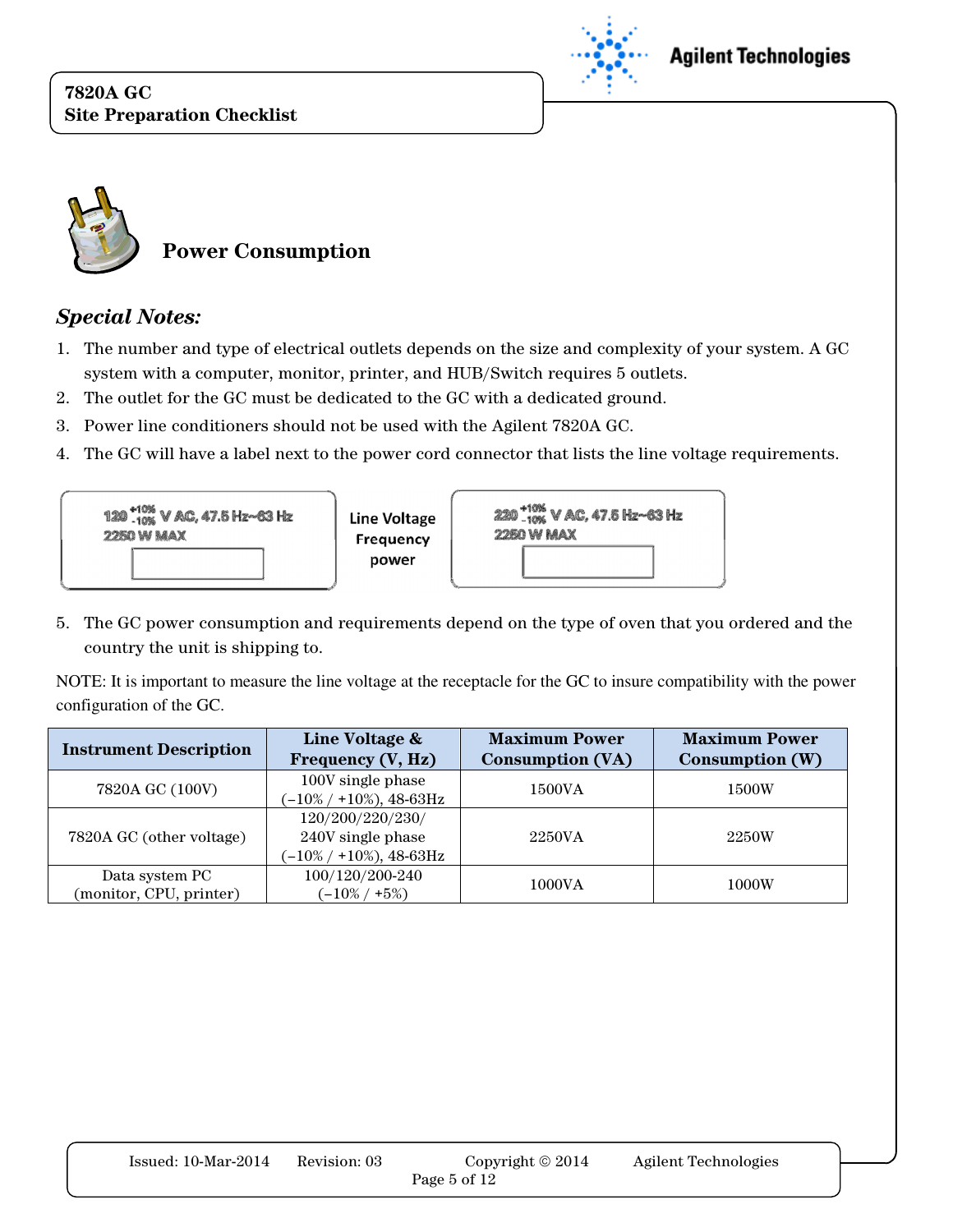

## Common 7820 Power Cords

| PART#     | <b>DESCRIPTION</b>                  | <b>Wall Termination</b> | Length                      | Picture |
|-----------|-------------------------------------|-------------------------|-----------------------------|---------|
|           |                                     |                         |                             |         |
|           | <b>US 120V</b>                      |                         |                             |         |
| 8120-6894 | 20 amp, 12 AWG                      | NEMA 5-20P              | 4.5m                        |         |
|           |                                     |                         |                             |         |
|           |                                     |                         |                             |         |
| 8121-0723 | China<br>C13, 10 A                  | GB 1002                 | 2.5m                        |         |
|           |                                     |                         |                             |         |
|           | China                               |                         |                             |         |
| 8121-0070 | C19, 15 amp                         | GB 1002                 | 4.5m                        |         |
|           |                                     |                         |                             |         |
|           | India                               |                         |                             |         |
| 8121-0710 | South Africa<br>15 amp              | AS 3112 PLUG            | 4.5m                        |         |
|           |                                     |                         |                             |         |
|           |                                     |                         |                             |         |
| 8120-6903 | Japan<br>20 amp                     | NEMA L6-20              | 4.5m                        |         |
|           |                                     |                         |                             |         |
|           |                                     |                         |                             |         |
| 8120-8619 | Australia                           |                         |                             |         |
|           | 16 amp                              | AS 3112 PLUG            | 2.5m                        |         |
|           | UK, Hong Kong                       |                         |                             |         |
| 8120-8620 | Singapore, Malaysia                 | BS89/13                 | 2.5m                        |         |
|           | 13 amp                              |                         |                             |         |
|           | Europe                              |                         |                             |         |
|           | Korea                               |                         |                             |         |
| 8120-8621 | 16 amp                              | <b>CEE/7/V11</b>        | 2.5m                        |         |
|           | <b>Swiss</b>                        |                         |                             |         |
|           | Denmark                             |                         |                             |         |
| 8120-8622 | 16 amp                              | SWISS/DENMARK 1302      | 2.5 <sub>m</sub>            |         |
|           |                                     |                         |                             |         |
|           | Israel                              |                         |                             |         |
| 8121-0161 | 16 amp, 16 AWG                      | <b>ISRAELI SI32</b>     | 2.5m                        |         |
|           |                                     |                         |                             |         |
|           | Taiwan<br>South America             |                         |                             |         |
| 8120-6360 | 20 amp, 12 AWG                      | NEMA 6-20P              | 2.5m                        |         |
|           |                                     |                         |                             |         |
|           | Issued: 10-Mar-2014<br>Revision: 03 | Copyright © 2014        | <b>Agilent Technologies</b> |         |

Page 6 of 12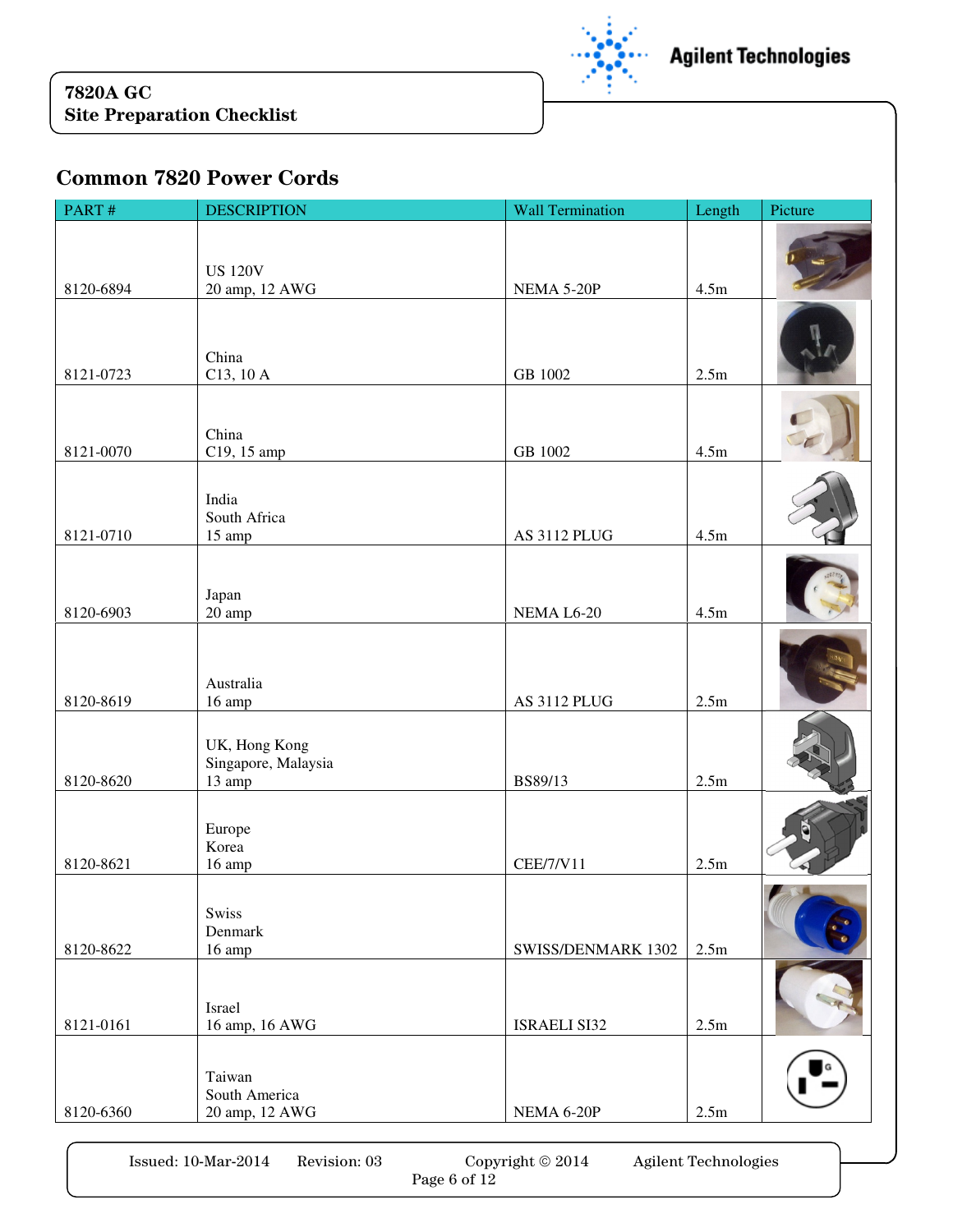



### Special Notes:

- 1. Agilent recommends a carrier and detector gas purity of 99.9995% or better. Air for flame detectors should be zero grade. Agilent also recommends using traps to remove hydrocarbons, water, and oxygen.
- 2. When used with capillary columns, GC detectors require a separate makeup gas for optimum sensitivity. This table lists gas recommendations for capillary columns and the preferred makeup gas types.
- 3. The inlet electronic pressure control (EPC) modules are calibrated for up to 4 carrier gases. Split/Splitless capillary (SS) and Purged packed (PP) are calibrated for Helium, Hydrogen, Nitrogen, and Argon methane 5%.

| <b>Detector</b>         | Carrier gas                    | <b>Make up</b><br>1st choice             | Make up<br>2nd choice                    | Purge or reference                              |
|-------------------------|--------------------------------|------------------------------------------|------------------------------------------|-------------------------------------------------|
|                         | Hydrogen                       | Argon/methane 5%                         | Nitrogen                                 |                                                 |
| Electron                | <b>Helium</b>                  | Argon/methane 5%                         | Nitrogen                                 | Anode purge must be same as                     |
| capture                 | Nitrogen                       | Nitrogen                                 | Argon/methane 5%                         | makeup                                          |
|                         | Argon/methane                  | Argon/methane 5%                         | Nitrogen                                 |                                                 |
| Flame                   | Hydrogen                       | Nitrogen                                 | Helium                                   |                                                 |
| ionization              | Helium                         | Nitrogen                                 | Helium                                   | Hydrogen and air for detector                   |
|                         | Nitrogen                       | Nitrogen                                 | Helium                                   |                                                 |
|                         | Hydrogen                       | Nitrogen                                 |                                          |                                                 |
| Flame                   | Helium                         | Nitrogen                                 |                                          |                                                 |
| photometric             | Nitrogen                       | Nitrogen                                 | None                                     | Hydrogen and air for detector                   |
|                         | Argon                          | Nitrogen                                 |                                          |                                                 |
| <b>Mass</b>             | Hydrogen                       | None                                     | None                                     |                                                 |
| selective               | Helium                         |                                          |                                          |                                                 |
| Nitrogen                | <b>Helium</b>                  | Nitrogen                                 | Helium                                   | Hydrogen and air for detector                   |
| phosphorous             | Nitrogen                       | Nitrogen                                 | Helium                                   |                                                 |
| Thermal<br>conductivity | Hydrogen<br>Helium<br>Nitrogen | Must be same as<br>carrier and reference | Must be same as<br>carrier and reference | Reference must be same as<br>carrier and makeup |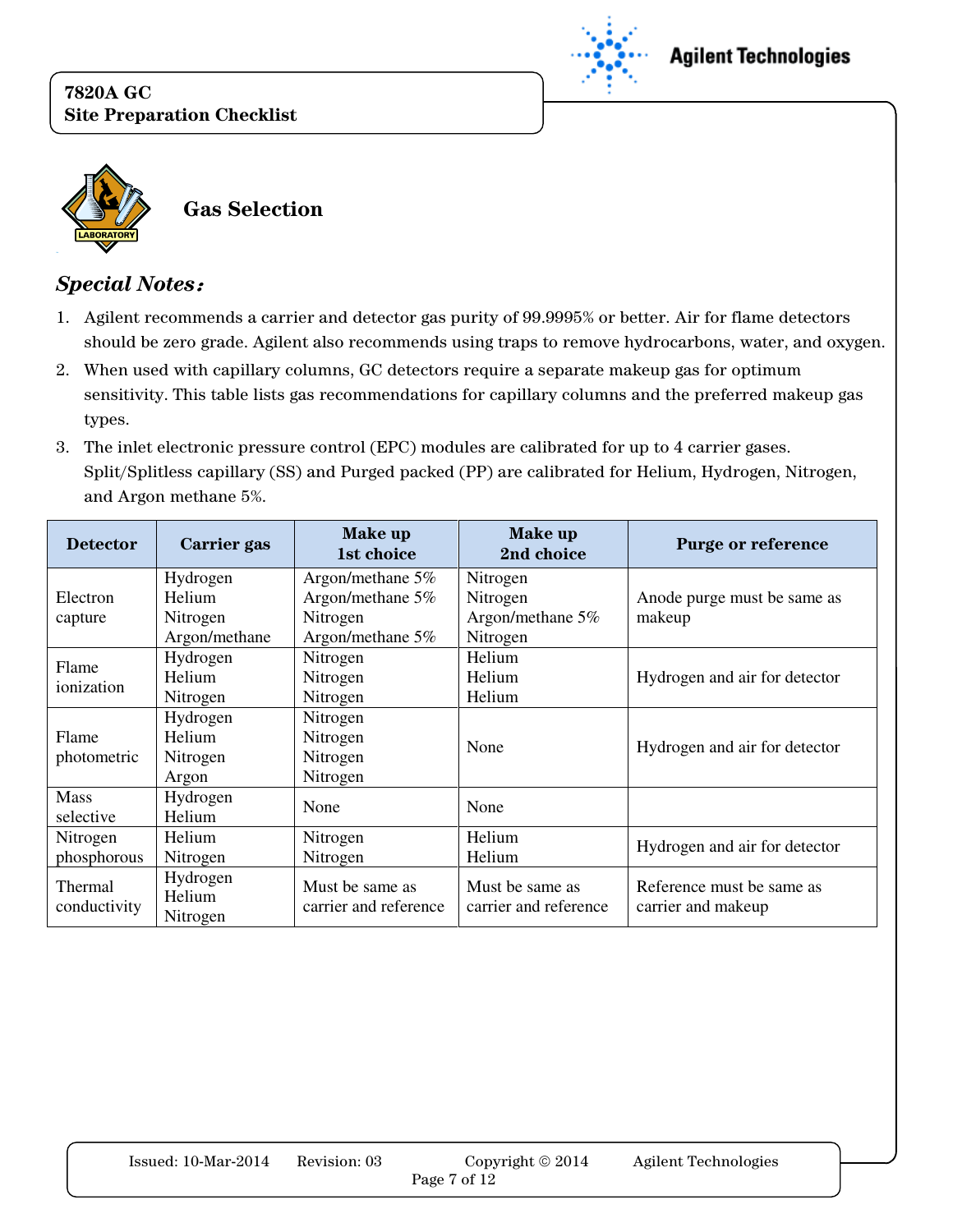



### Special Notes:

The following tables list minimum and maximum pressures in psi for each electronic pneumatic control module (EPC). These requirements are for the input to the EPC module located at the back of the gas chromatograph. Conversions:  $1 \text{ psi} = 6.8947 \text{ kPa} = 0.068947 \text{ Bar} = 0.068 \text{ ATM}$ .

#### **Detectors**

|           | <b>FID</b>   | <b>NPD</b>   | <b>TCD</b>   | <b>ECD</b>   | <b>FPD</b>    |
|-----------|--------------|--------------|--------------|--------------|---------------|
| Hydrogen  | $35-100$ psi | $35-100$ psi |              |              | $45-100$ psi  |
| Air       | $55-100$ psi | $55-100$ psi |              |              | $100-120$ psi |
| Make up   | $55-100$ psi | $55-100$ psi | $55-100$ psi | $55-100$ psi | $55-100$ psi  |
| Reference |              |              | $55-100$ psi |              |               |

### Inlets and Pneumatic Control channels

The minimum supply pressure for inlet modules and PCM modules is 20 psi greater than pressure used in your method. For example, if you need a pressure of 40 psi for the method, the supply pressure must be at least 60 psi.

|                       | <b>SSL</b> | <b>PPIP</b> | <b>PCM</b> |
|-----------------------|------------|-------------|------------|
| $\sim$<br>Carrier max | $120$ psi  | $120$ psi   | $120$ psi  |

| Issued: $10$ -Mar- $2014$ | Revision: 03 | Copyright $\odot$ 2014 | Agilent Technologies |
|---------------------------|--------------|------------------------|----------------------|
|                           |              | Page 8 of 12           |                      |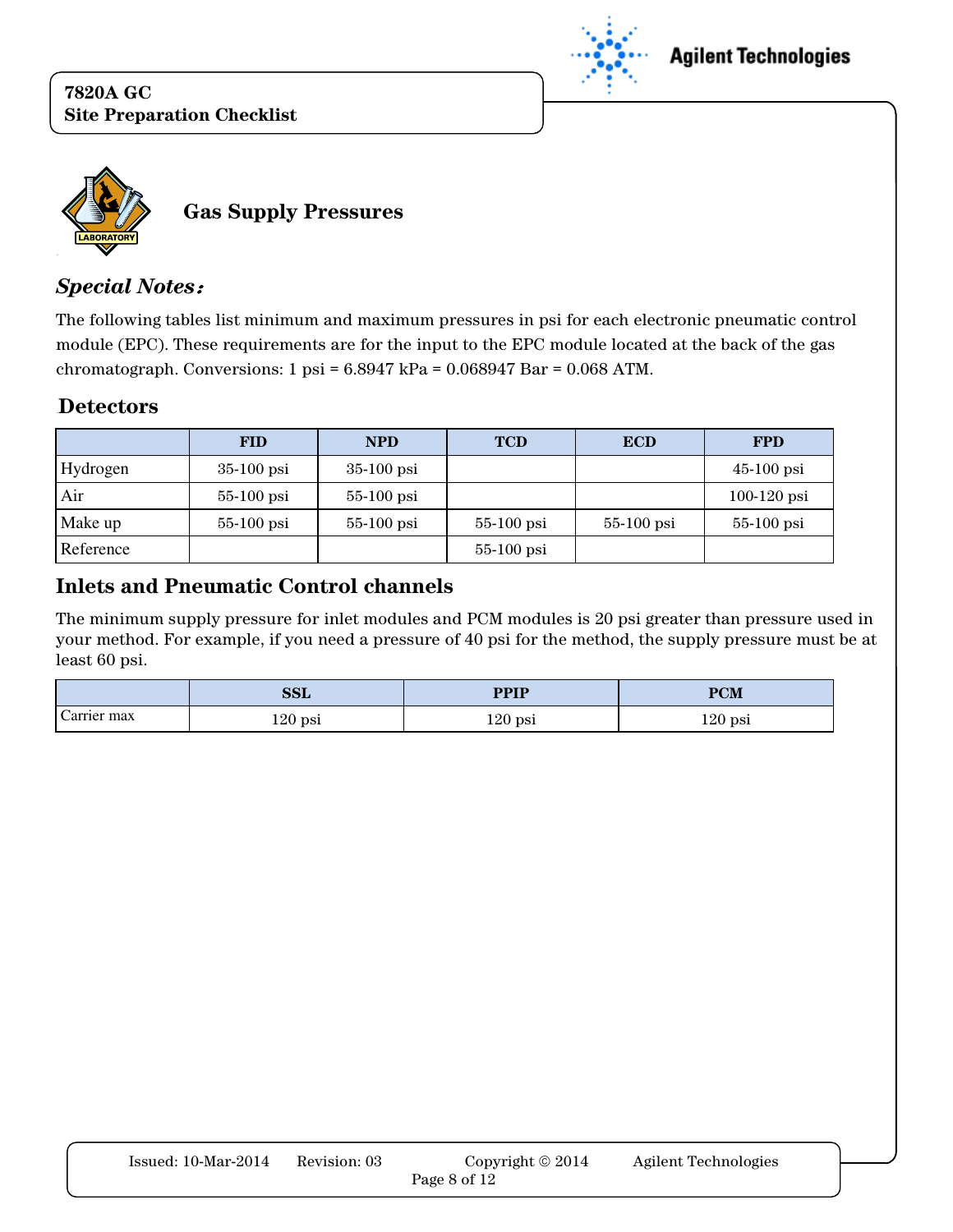



# Gas Plumbing and Supplies

## Special Notes:

- 1. Gases are supplied by tanks, internal distribution system, or gas generators. Tank supplies require two staged, pressure regulation. To connect tubing to the supply, it must have one 1/8-inch Swagelok female connector for each gas. Make sure that your regulator has the appropriate sized adapter to end with a  $1/8$ -inch Swagelok $\circledast$  female connector.
- 2. If your order did NOT include parts to connect the gas supply to your 7820 GC, you must supply precleaned,  $1/8$ -inch copper tubing and a variety of  $1/8$ -inch Swagelok $\otimes$  fittings to connect the gas supply $(s)$ .
- 3. Never use liquid thread sealer to connect fittings. Never use chlorinated solvents to clean tubing or fittings.
- 4. Agilent also recommends using traps to remove water, hydrocarbons, and oxygen or a combination trap that removes all three.



# Tank Regulator Table

All Agilent regulators are supplied with the 1/8-inch Swagelok® female connector.

| <b>Gas Type</b>         | <b>CGA Number</b> | <b>Pressure Range</b>           | <b>Part Number</b> |
|-------------------------|-------------------|---------------------------------|--------------------|
| Air                     | 346               | $0-125$ psi $(8.6 \text{ Bar})$ | 5183-4641          |
| Hydrogen, Argon/Methane | 350               | $0-125$ psi $(8.6 \text{ Bar})$ | 5183-4642          |
| Oxygen                  | 540               | $0-125$ psi $(8.6 \text{ Bar})$ | 5183-4643          |
| Helium, Argon, Nitrogen | 580               | $0-125$ psi $(8.6 \text{ Bar})$ | 5183-4644          |
| Air                     | 590               | $0-125$ psi $(8.6 \text{ Bar})$ | 5183-4645          |

| Issued: $10$ -Mar- $2014$ | Revision: 03 | Copyright $\odot$ 2014 | Agilent Technologies |
|---------------------------|--------------|------------------------|----------------------|
|                           |              | Page 9 of 12           |                      |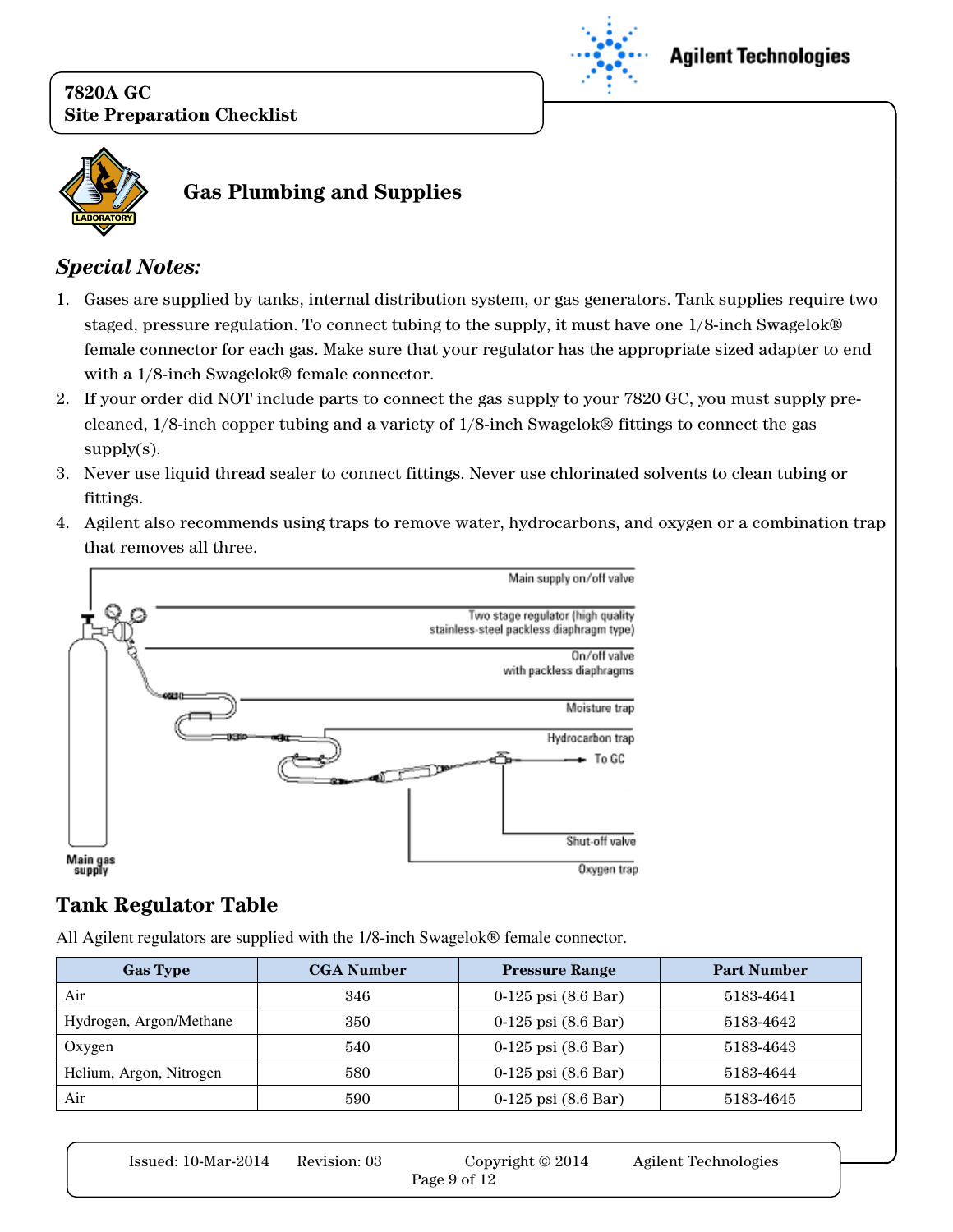

# Common Plumbing Supplies

| <b>Description</b>                                                                                                                                                               | Part number |  |
|----------------------------------------------------------------------------------------------------------------------------------------------------------------------------------|-------------|--|
| Moisture trap: preconditioned, metal casing, s-shaped. Contains Molecular Sieve 5A, 45/60 mesh, and 1/8<br>inch fittings.                                                        | 5060-9084   |  |
| Hydrocarbon trap: metal casing, s-shaped trap filled with 40/60 mesh activated charcoal and 1/8-inch<br>fittings                                                                 | 5060-9096   |  |
| Oxygen trap: glass, indicating, and 1/8-inch fittings.                                                                                                                           | $IOT-2-HP$  |  |
| 1/8 inch Ball Shutoff Valve for Carrier Gas Supplies (order 1 for each inlet system)                                                                                             | 0100-2144   |  |
| 1/8 inch Copper Tubing - pre-washed - 50 feet                                                                                                                                    | 5180-4196   |  |
| Big Universal Trap, 1/8-inch fittings. (Removes hydrocarbons, water, and oxygen. Purged with Helium)                                                                             | RMSH-2      |  |
| PTFE tape (Never use liquid thread sealer to connect fittings.)                                                                                                                  | 0460-1266   |  |
| MPC Plumbing Kit: One 1/8-inch Swagelok brass TEE; Two 1/8-inch Swagelok brass nut and ferrule sets;<br>Two 1/8-inch ball shutoff valves; Twelve feet of 1/8-inch copper tubing. |             |  |

## Miscellaneous Gas Plumbing Information

Internal Valco® rotary Valve actuation requires a separate pressurized, dry air at 55 psi.

| Issued: $10$ -Mar- $2014$ | Revision: 03 | Copyright $\odot$ 2014 | Agilent Technologies |
|---------------------------|--------------|------------------------|----------------------|
|                           |              | Page 10 of $12$        |                      |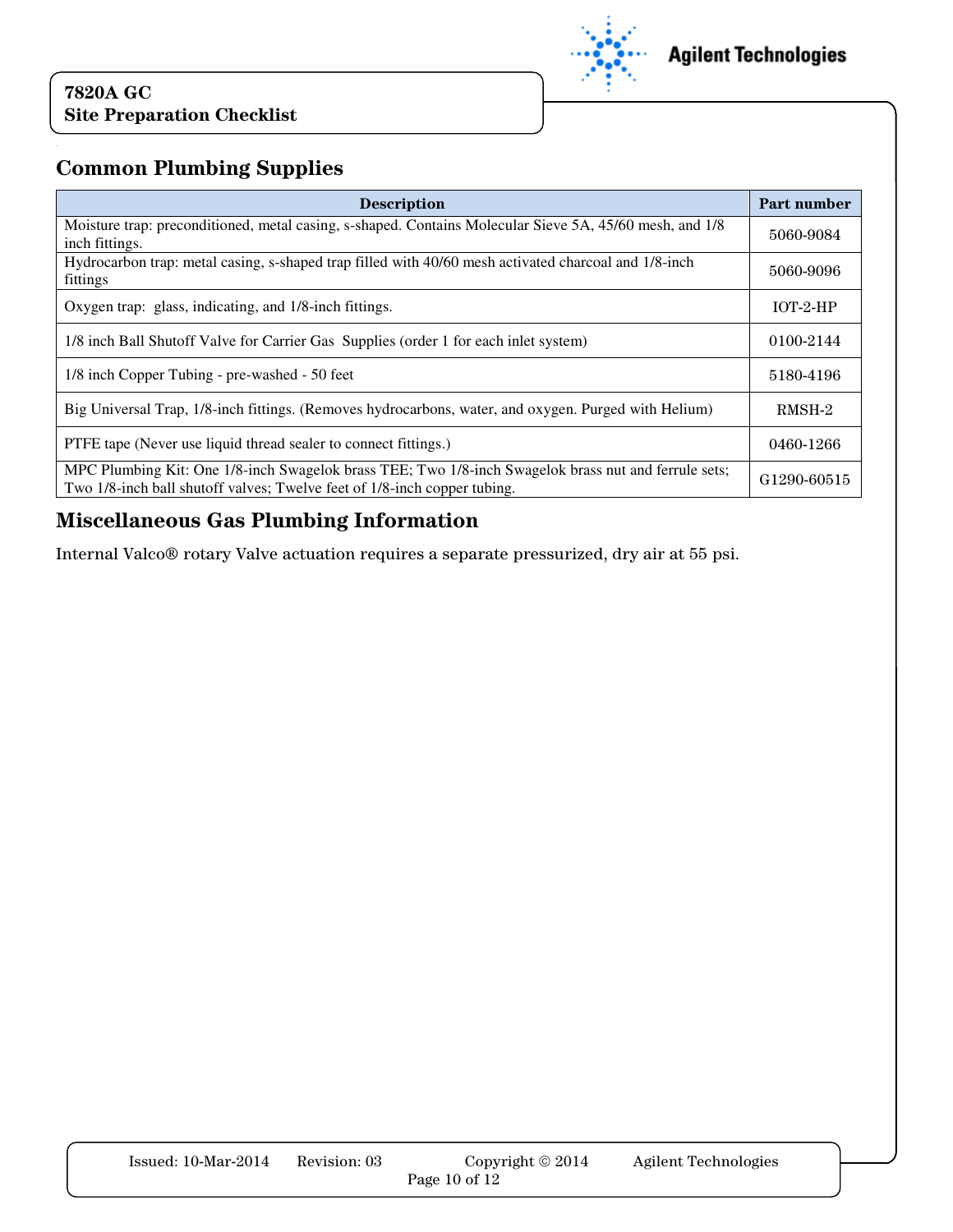

## **Agilent Technologies**



# Other Requirements

Your Agilent 7820A GC comes with an analytical column: 19091J-413 (HP5, 30 meter, 0.32mm x 0.25µm). Our checkout standards are designed to work with this column. In many cases, you will need to select a different column for your application. Refer to http://www.chem.agilent.com/cag/cabu/gccolchoose.htm for information on column selection. Refer to http://www.chem.agilent.com/cag/cabu/gcreflib.htm for topics including: guard columns, retention gaps, conditioning, and method development. Your GC comes with a few basic tools and consumables depending on the specific inlet and detector that you ordered.

| <b>Tool or consumable</b>                         | <b>Used for</b>                                                              |
|---------------------------------------------------|------------------------------------------------------------------------------|
| Inlet wrench                                      | Replacing inlet septa and liners.                                            |
| T <sub>10</sub> and T <sub>20</sub> Torx wrenches | Remove tray. Remove covers to access EPC modules, traps, and possible leaks. |
| $\frac{1}{4}$ -inch nut driver                    | FID jet replacement.                                                         |
| FID flow measuring insert                         | FID troubleshooting.                                                         |
| Ceramic wafer column cutter                       | Column installation.                                                         |
| 1/8-inch Tee, Swagelok, brass                     | Connect gas supplies                                                         |
| 1/8-inch nuts & ferrules, Swagelok, brass         | Connect gas supplies                                                         |
| Inlet septa appropriate for type                  | Injection port seal                                                          |
| Inlet insert or liner                             | Injection port                                                               |

Here is a general list of what you will get with your instrument.

This table lists other useful tools that do not come with your GC.

| <b>Tool</b>                                      | <b>Used for</b>                                                                       |
|--------------------------------------------------|---------------------------------------------------------------------------------------|
| ECD/TCD Detector plug, 5060-9055                 | Inlet pressure decay test.                                                            |
| 1/8-inch Ball Valve, 0100-2144                   | Isolating Inlets/Instruments and for the Inlet pressure decay test.<br>One per inlet. |
| Digital flow meter                               | Verifying flows, checking for leaks and plugs.                                        |
| Electronic gas leak detector                     | Pin pointing gas leaks. Safety checks when using Hydrogen.                            |
| Column cutters                                   | Cutting columns                                                                       |
| T <sub>10</sub> and T <sub>20</sub> Torx drivers | Remove tray. Remove covers to access EPC modules, traps, and possible leaks.          |
| 1/8-inch tubing cutter (wire cutter type)        | Cut gas supply tubing                                                                 |
| Assorted wrenches: 1/4, 3/8, 7/16, 9/16          | Gas supply and plumbing fittings.                                                     |
| Electronic vial crimper                          | Assure consistently air tight vial closure no matter who does the crimping.           |

| $Issued: 10-Mar-2014$ | Revision: 03 | Copyright $\odot$ 2014 | Agilent Technologies |
|-----------------------|--------------|------------------------|----------------------|
|                       |              | Page 11 of 12          |                      |